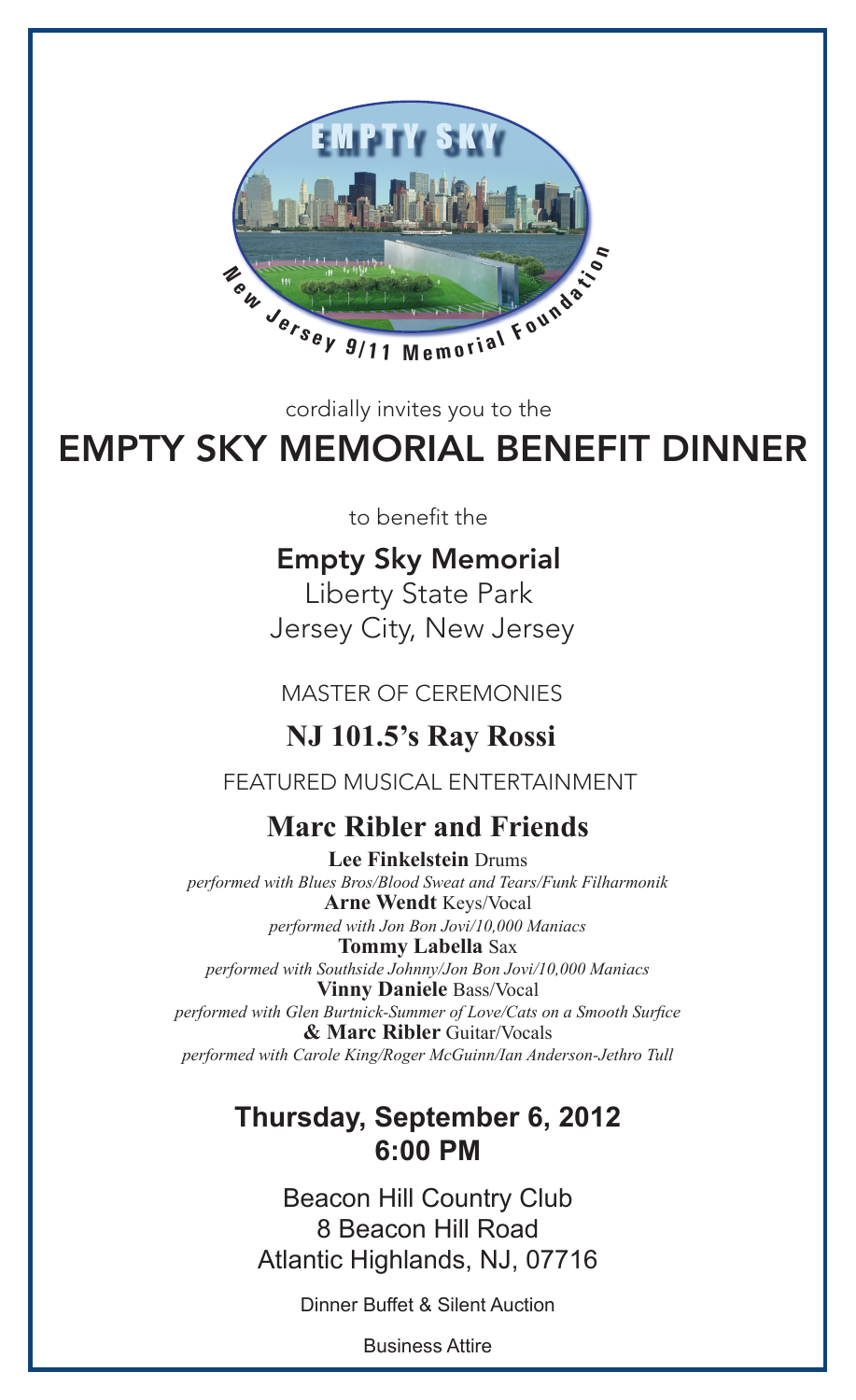#### **About the New Jersey 9/11 Memorial Foundation About the New Jersey 9/11 Memorial Foundation**

"Let this memorial reflect the legacies of those whose lives were lost, that their unfulfilled dreams and hopes may result in a better future for society. Their<br>unique qualities and characteristics enriched our lives immeasurably, and<br>through this memorial their stories shall live on." unique qualities and characteristics enriched our lives immeasurably, and *unique qualities and characteristics enriched our lives immeasurably, and unique qualities and characteristics enriched our lives immeasurably, and through this memorial their stories shall live on." through this memorial their stories shall live on."* - Family & Survivor Advisory Committee *through this memorial their stories shall live on."* - Family & Survivor Advisory Committee

and our prayers will always be with the heroes who perished that fateful day and their families. We were forever changed by the events of September 11, 2001. Our thoughts - Family & Survivor Advisory Committee We were forever changed by the events of September 11, 2001. Our thoughts

Memorial has been constructed at Liberty State Park in Jersey City, New Jersey, directly across the Hudson River from Ground Zero in Lower Manhattan. To honor these courageous men and women, a New Jersey September 11th and their families. To honor these courageous men and women, a New Jersey September 11th

resolve to honor those who died by rising above the evil that claimed their lives. The massive attack, which claimed the lives of 747 New Jersey residents, was intended to break our spirit. It has not done that. It has made us more determined and more resolved. Fundraising efforts are still greatly needed to provide a perpetual endowment for the memorial's ongoing care, maintenance and The New Jersey September 11th Memorial will be a lasting symbol of our completion of the outside steel walls. directly across the Hudson River from Ground Zero in Lower Manhattan. The New Jersey September 11th Memorial will be a lasting symbol of our

## **Board of Directors**

James "Rick" Cahill, Chairman Faith Miller, Vice Chairwoman Rosanne Hughes, Director of Events Meryl Mayo-Marshall, Secretary

## **Board Members Emeritus**

Aileen Ryan Burden Arthur Russo Arthur Russo

## **Board Members**

Carolina Broderick James Gray James Gray<br>E. Betzy Parks Bruce Kane Tami Kanter

P.O. Box 911 West Caldwell, New Jersey 07007 www.nj911memorial.org Tel: 862.485.0580 Email: chairmannj911memorial@hotmail.com New Jersey 9/11 Memorial Foundation New Jersey 9/11 Memorial Foundation

The New Jersey 9/11 Memorial Foundation is a 501c3 organization. Tax-ID Number 26-2523952 Tax-ID Number 26-2523952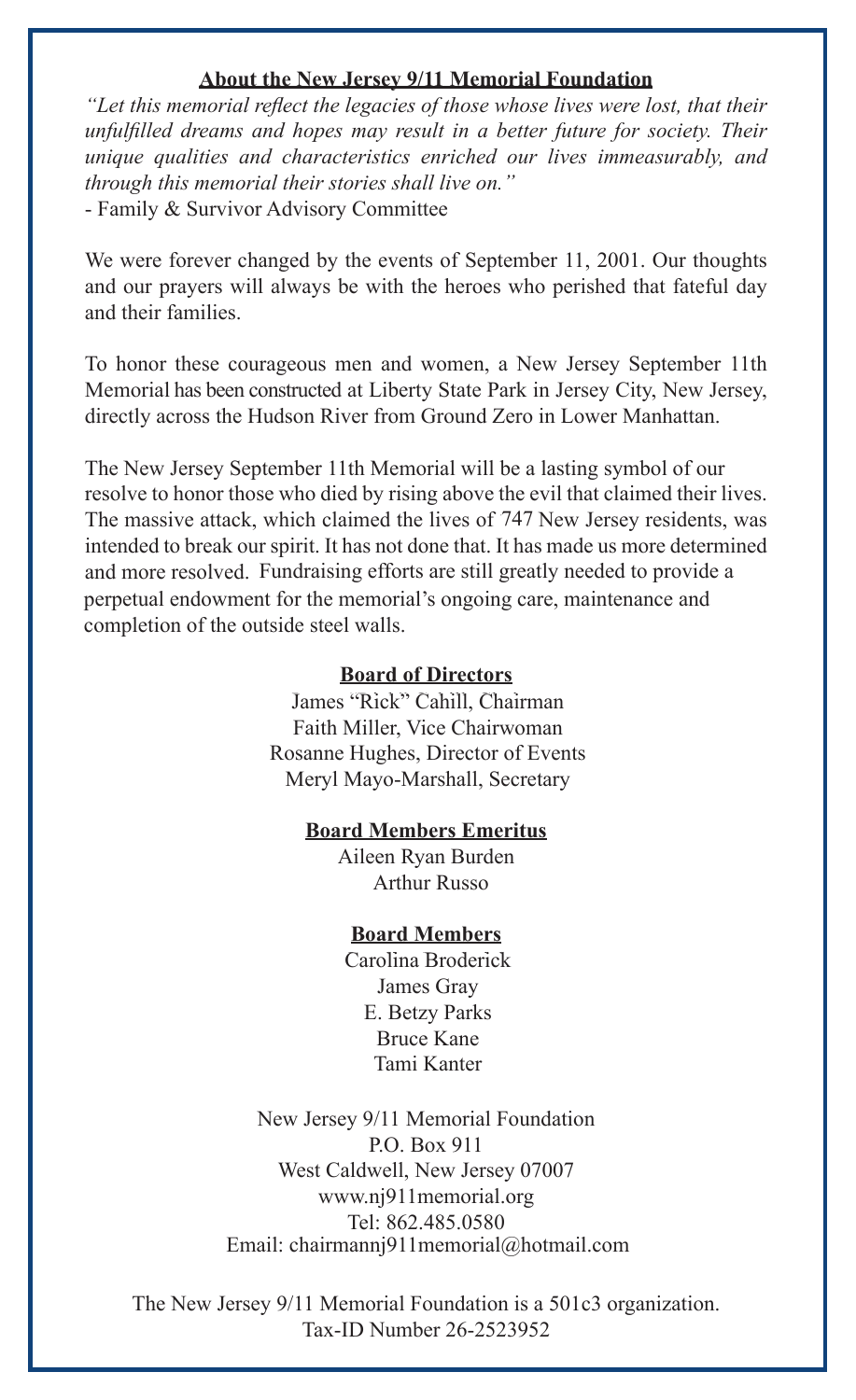#### New Jersey 9/11 Memorial Foundation **Empty Sky Memorial Benefit Dinner** Thursday, September 6, 2012

#### **TABLES**

#### LEADERSHIP SPONSOR \$5,000

 Includes premier seating for 10 at Leadership Table Full page advertisement Leadership recognition in program and signage

LEGACY SPONSOR \$3,000

 Includes preferred seating for 10 at Legacy Table Half page advertisement Legacy recognition in program and signage

REMEMBRANCE SPONSOR \$1,500 Includes featured seating for 10 at Remembrance Table Remembrance recognition in program and signage

#### **TICKETS**

BENEFACTOR TICKET(S) \$250 Benefactor recognition in program

PATRON TICKET(S) \$100

I am unable to attend, enclosed is my contribution of \$

Continued on back